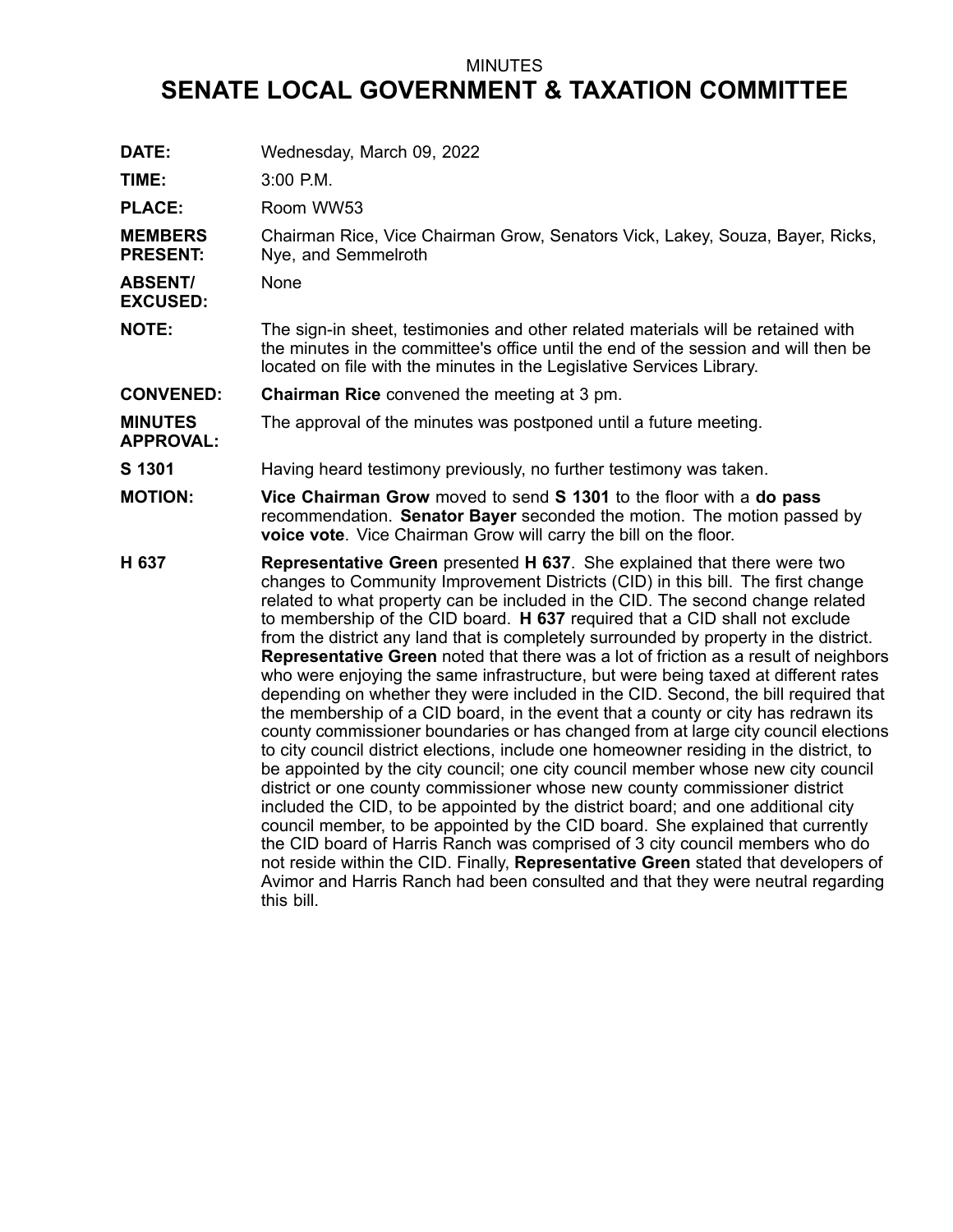**DISCUSSION: Vice Chairman Grow** asked whether the provisions of this were retroactive or would only apply to new CIDs. **Representative Green** responded that the bill would not be applied retroactively, only to future CIDs.

> **Senator Souza** expressed <sup>a</sup> concern for existing homes within an area being proposed for <sup>a</sup> CID being forced to be part of the CID and pay increased taxes. **Representative Green** stated that existing law already required <sup>a</sup> 2/3 vote of the existing residents to create <sup>a</sup> CID. She noted that this could result in someone who voted against the formation of <sup>a</sup> CID to, nevertheless, have to pay the additional taxes. **Chairman Rice** further clarified that Idaho Code § 50-3103 required that <sup>a</sup> CID be initiated by <sup>a</sup> petition signed by not less than 2/3 of the district residents or, in the case of bare land, all of the owners of property located within the district.

**Senator Souza** next asked for clarification on the changes regarding membership of the CID board. **Representatiive Green** referenced her earlier discussion regarding the board requirements.

**Senator Vick** asked whether one property owner could object to the formation of the CID and later develop the land and enjoy the infrastructure. **Chairman Rice** stated that his interpretation of **H 637** was that they could not form <sup>a</sup> CID that surrounded that property, but they could form <sup>a</sup> CID that was next to the property.

## **MOTION: Senator Semmelroth** moved to send **H 637** to the floor with <sup>a</sup> **do pass** recommendation. **Vice Chairman** seconded the motion.

**Senator Souza** made a substitute motion to hold **H 637** in committee. **Senator Vick** seconded the motion. The motion to hold the bill in committee failed.

**Senator Lakey** stated that he would vote to send the bill to the floor with <sup>a</sup> do pass recommendation, but that he reserved his right to vote in opposition to the bill on the floor. The original motion to send **H 637** to the floor with <sup>a</sup> **do pass** recommendation passed by **voice vote**. **Senators Vick, Souza and Bayer** asked to be recorded as voting no. Senator Ward-Engleking will carry the bill on the floor.

- **PASS THE** Chairman Rice passed the gavel to Vice Chairman Grow.
- **GAVEL:**
- **H 678 Chairman Rice** presented **H 678**. He explained that **H 678** was <sup>a</sup> tax incentive that was critical to our national security and our economy. He further explained that most chips were manufactured outside of the United States in increasingly unstable countries such as Taiwan and that **H 678** provided tax incentives to encourage domestic production and manufacturing of semiconductor chips.
- **TESTIMONY: Tom Kealey**, Director, Idaho Department of Commerce, first provided some background on semiconductor manufacturing.. He stated that domestic semiconductor manufacturing had declined from 37% of the world's semiconductor chips in 1930 to 12% today and was forecasted to decline to 10% by 2030. He explained that in 2021 the U.S Senate passed the United States Innovation and Competition Act that included \$52 billion aimed at increasing domestic chip manufacturing, research and design which they hoped to finalize and submit for congressional and presidential approval. **Mr. Kealey** further explained that, once funded, this federal legislation would create fierce competition for this money. He noted that the Semiconductor Association estimated that this federal investment would add approximately \$148 billion in economic success and add 1.1 million permanent jobs. He stated that Idaho currently ranked sixth in the nation for semiconductor workforce with 12,300 employed and that Idaho represented 4% of the total semiconductor employment in the United States. In addition, the average wage in the semiconductor industry was \$135,000 annually and the